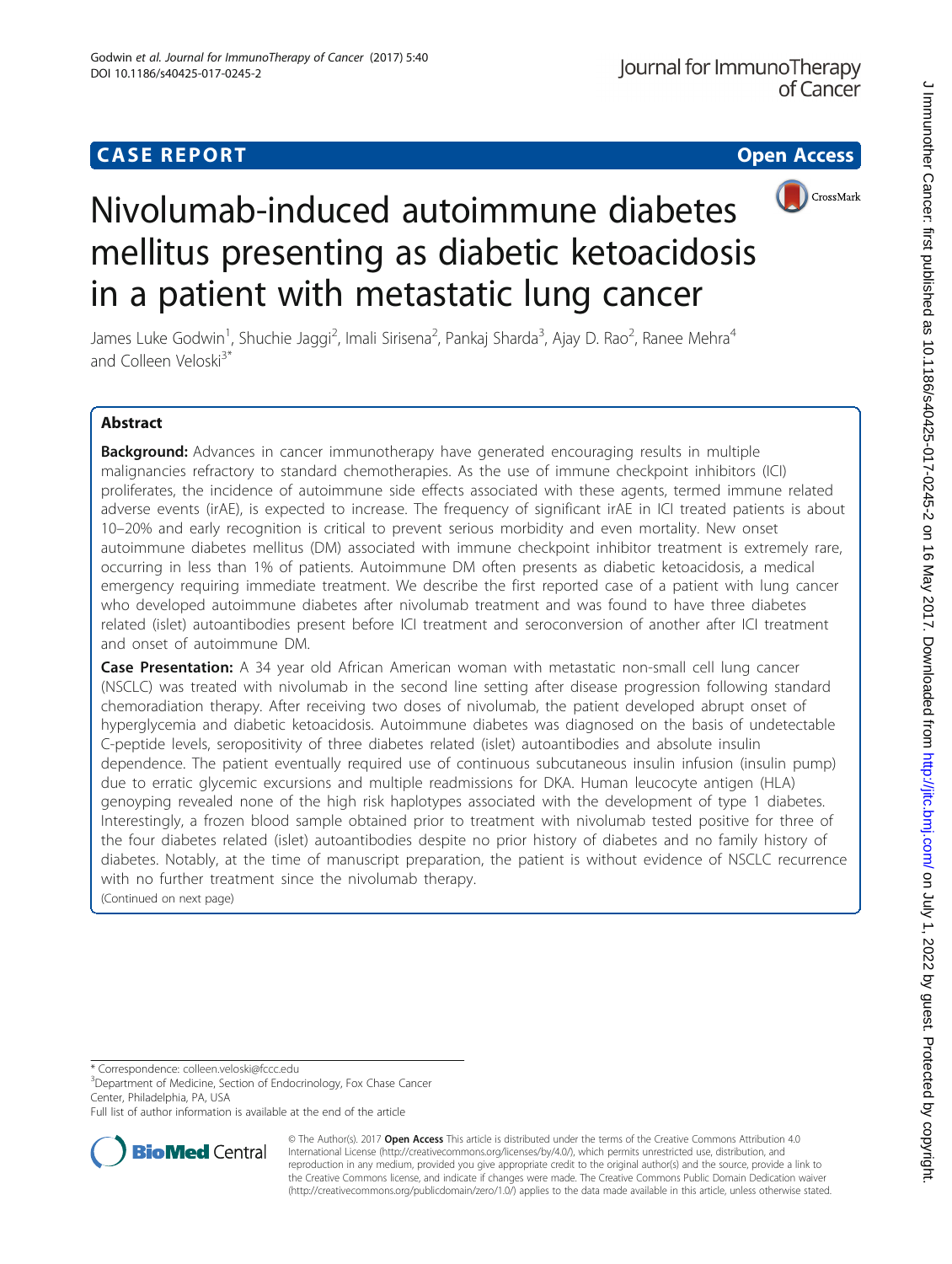# J Immunother Cancer: first published as 10.1186/s40425-017-0245-2 on 16 May 2017. Downloaded from http://jitc.bmj.com/ on July 1, 2022 by guest. Protected by copyright J mmunother Cancer: first published as 10.1186/s40425-017-0245-2 on 16 May 2017. Downloaded from <http://jitc.bmj.com/> on July 1, 2022 by guest. Protected by copyright.

### (Continued from previous page)

**Conclusion:** New onset autoimmune diabetes mellitus associated with nivolumab has been described only in case reports and occurs at rates of < 1% in the large clinical trials which garnered FDA approval in the second line setting for NSCLC. As ICI use continues to expand across a wide variety of malignancies, clinicians must maintain a high index of suspicion for irAE, including autoimmune DM and other endocrinopathies. A multidisciplinary team and thorough education of the patient are recommended to optimize management of new onset adult autoimmune DM. Our patient may have been at greater risk for the development of ICI related autoimmune diabetes due to the presence of three diabetes related autoantibodies prior to therapy; however, about half of the reported cases of autoimmune DM after anti-PD-1 therapy occurred in patients with no detectable diabetes related autoantibodies. Further studies are needed to delineate genetic and immunologic biomarkers that may be useful in identifying patients at risk of developing ICI related autoimmune DM.

Keywords: PD-1 inhibitor, Nivolumab, Non-small cell lung cancer (NSCLC), Immune related adverse events (irAE), Autoimmune diabetes, Diabetic ketoacidosis (DKA)

## Background

Immunotherapy represents one of the most exciting areas of therapeutic advances and research in oncology today. Immune checkpoint inhibitors (ICI) are drugs which disrupt inhibitory signaling to T cells, thus potentially activating and augmenting an anti-tumor response. One of the best known checkpoints is "Programmed Death 1" (PD-1), a cell surface protein found on activated T cells which, when bound to its ligands (PD-L1 and PD-L2), inhibits kinase signaling pathways that normally lead to T-cell activation. Within the past 3 years, four monoclonal antibodies targeting the PD-1-PD-L1 axis have been approved by the FDA for use: nivolumab (anti-PD1, approved in melanoma, NSCLC, renal cell carcinoma, Hodgkin lymphoma, head and neck squamous cell carcinoma (HNSCC), urothelial carcinoma), pembrolizumab (anti-PD-1, approved in melanoma, NSCLC, HNSCC, Hodgkin lymphoma,) atezolizumab (anti-PD-L1, approved in urothelial cell carcinoma and NSCLC) and avelumab (anti-PD-L1, approved in Merkel cell carcinoma). Many other agents targeting the PD-1/PD-L1 axis, as well as other immune checkpoints, are currently being studied in phase III trials and future approvals across the spectrum of tumor types are expected within the next few years. As this field continues to expand, clinicians will be charged with managing the immune related adverse events (irAE) associated with ICI. Although relatively few patients (10–20%) develop significant irAE associated with ICI monotherapy, these events (e.g. pneumonitis, colitis) can be serious and life-threatening. Combination ipilimumab/nivolumab therapy has the highest rate of significant irAE (nearly 40%) while the newer anti-PD-1 antibodies such as nivolumab and pembrolizumab have fewer significant ir $AE$  (<10%) than either ipilimumab monotherapy or combination therapy [[1](#page-5-0)].

Herein, we report a case of rapid onset autoimmune diabetes mellitus (DM) presenting with diabetic ketoacidosis (DKA) and four positive diabetes related autoantibodies in a woman with NSCLC receiving Nivolumab. Three of the four autoantibodies were present before treatment with Nivolumab and before the onset of autoimmune diabetes.

### Case Presentation

A 34 year-old woman with no history of diabetes presented to her local ER in March 2015 with chest pain. Family history was negative for diabetes. A chest X-ray revealed a left lung mass confirmed on subsequent chest CT to be a left upper lobe mass measuring  $5.2 \times 3.7 \times$ 3.8 cm with left hilar and AP window lymphadenopathy. A bone scan on 3/19/15 was negative for osseous metastases. She underwent bronchoscopy with sampling of the level 4 L, 7 and 11 L lymph node stations. Samples from stations 7 and 4 L were negative for malignancy, but the 11 L station contained tumor cells consistent with high grade adenocarcinoma. A full body staging PET-CT revealed significant FDG avidity in the primary tumor and the left hilar and AP window nodes, without evidence of distant metastatic disease. A brain MRI on 3/31/15 did not reveal metastatic disease. She underwent a staging mediastinoscopy and bronchoscopy, with a total of 19 nodes sampled from 4R, 4 L and 7 lymph node stations, all negative for malignancy. The patient subsequently underwent treatment with concurrent chemotherapy and radiation therapy for unresectable stage IIIA NSCLC (carboplatin and pemetrexed – 4 cycles, given every 3 weeks from April 2015–June 2015). Follow-up CT imaging on 11/3/15 revealed treatment response in the thorax and a new soft tissue lesion near the right acetabulum concerning for a metastatic implant  $(1.8 \times$ 2.3 cm). A CT guided biopsy of the right gluteal mass revealed metastatic adenocarcinoma. Molecular testing of the metastatic gluteal lesion identified a TP53 mutation, however, activating EGFR, ALK and ROS1 mutations were not present. A restaging PET-CT scan and brain MRI obtained December 2015 showed the metastasis to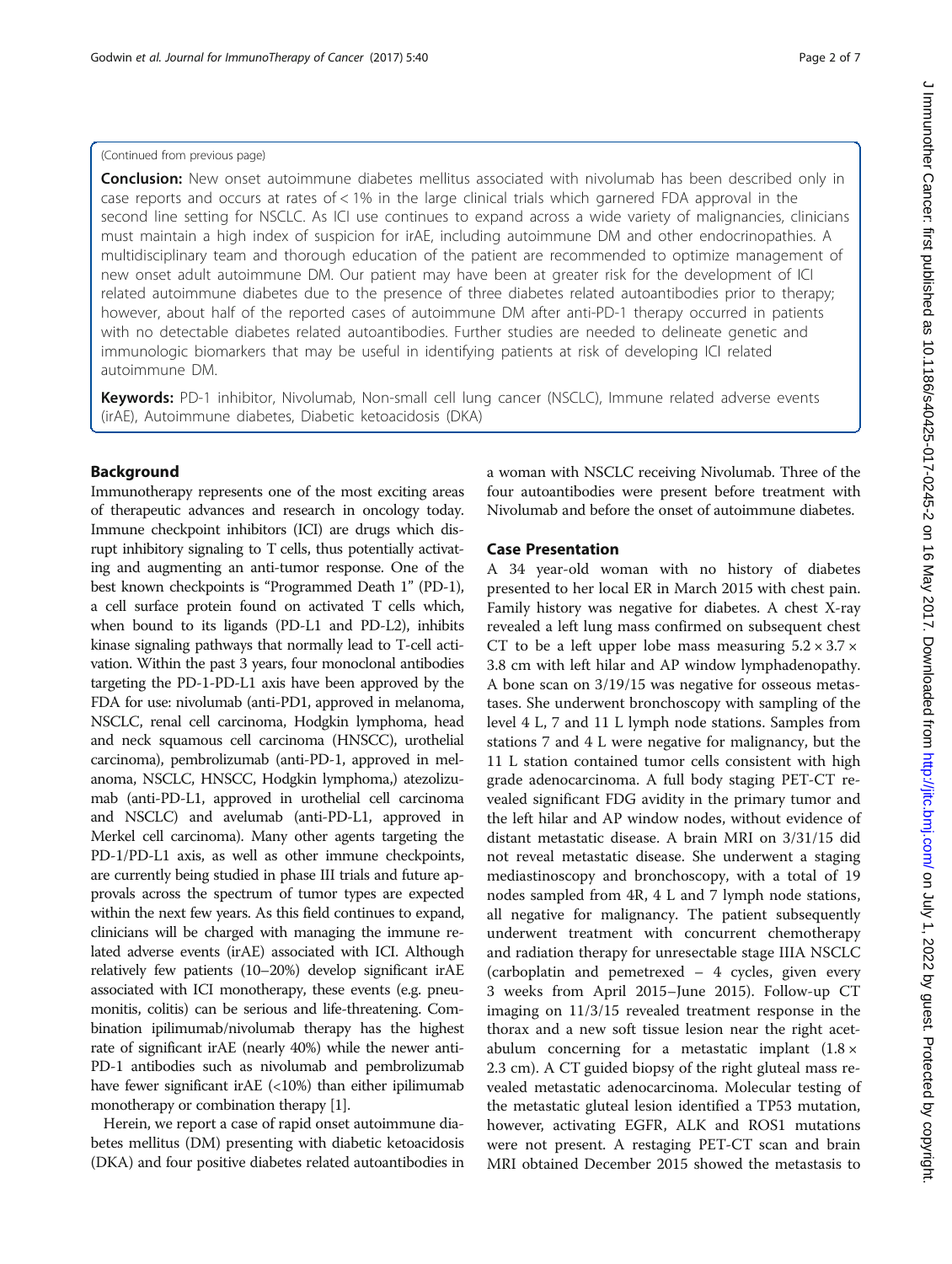the right gluteal region as the only active disease site. The patient subsequently opted for systemic therapy with nivolumab. She received her first treatment with nivolumab 170 mg (3 mg/kg) on 12/14/15 and a second dose on 12/28/15, with no acute complications.

Two weeks after the second nivolumab treatment, the patient presented to a local ER with abdominal pain, nausea and weakness progressively worsening over 3 days. Laboratory evaluation revealed diabetic ketoacidosis (DKA), with a plasma glucose 739 mg/dL, venous pH of 7.12, CO2 11, AG 30, and urine ketones > 80 mg/ dL. She was admitted to the ICU for IV fluids, continuous insulin infusion and frequent lab monitoring. A hemoglobin A1c level on 1/12/16 was 7.1% (normal range 4.6–6.1%). C-peptide levels on 1/16/16 (while BG 377 mg/dL) and 1/18/16 (while BG 423 mg/dL), were < 0.1 ng/mL (normal range 0.8–3.85). Further evaluation to establish the diagnosis of autoimmune diabetes (Type 1), provided the following results: glutamic acid decarboxylase 65 (GAD-65) antibody > 30 U/ml (normal < 1.0); tyrosine phosphatase islet 2 antibody (IA-2) 6.1 U/ml (normal < 0.8); insulin autoantibody (IAA) 0.4 U/ml (normal < 0.4). HLA genotyping was homozygous for A30 and DR9. (Table [1\)](#page-3-0) Other endocrine testing showed: normal hypothalamic-pituitary-adrenal function with morning ACTH 24 pg/mL (normal 6–50) and cortisol 10 ug/dL (normal 6.7–22.6); subclinical hyperthyroidism with slightly suppressed TSH 0.21 uIU/mL (normal 0.34–5.6), FT4 1.41 ng/dL (normal 0.58–1.64). Thyroid stimulating immunoglobulins and thyroid autoantibodies obtained after hospitalization were negative.

Due to the rare development of autoimmune diabetes in this patient, we obtained consent to retrieve and test a small amount of serum previously collected prior to therapy with nivolumab and the onset of autoimmune diabetes. The frozen specimen was tested for diabetes related autoantibodies with the following results: GAD65 Ab > 250 IU/ml (normal < 5.0); IA- 2 Ab 6.2 U/ ml (normal < 0.8); IAA < 0.4 U/ml (normal < 0.4); zinc transporter isoform 8 (ZnT8) antibody 64 U/mL (normal <15). Interestingly, three of the four diabetes related autoantibodies were positive 8 months prior to the initiation of treatment with nivolumab and before the onset of diabetes. ZnT8 Ab measured 13 months after diagnosis of diabetes had decreased below the cutoff for positivity  $(<15)$  (Table [1\)](#page-3-0).

Glycemic control proved challenging with severe instability of glucose and frequent and unpredictable hypoglycemic and/or ketoacidosis episodes. Over the course of 11 days, the patient's glucose was gradually controlled with a basal-bolus insulin regimen recommended by endocrinology, and the patient was discharged. Unfortunately the patient had multiple readmissions due to hyperglycemia and DKA over the ensuing month, ultimately requiring placement of an insulin pump. Despite intensive visits with her endocrinologist and diabetes educators, the patient found the insulin pump too difficult to use, eventually discontinuing it and resuming multiple daily injections. While she continues to have erratic blood sugars with frequent hypoglycemia and hyperglycemia, she has become more adept at managing her diabetes and has not been hospitalized for her diabetes. The current plan is to try to obtain a continuous glucose monitor to help manage the extreme glucose variability.

At the time of follow up with medical oncology in March 2016, the patient was clinically improved with near resolution of pain in the right gluteal region. Restaging CT Chest/Abdomen/Pelvis with contrast in April 2016 revealed a significant treatment response, with decrease in the size of the primary left upper lobe mass and resolution of the gluteal mass. Given these results, her treatment holiday was continued. Re-staging CT scans in October 2016 revealed no definite evidence of disease. At the time of initial manuscript preparation, she is feeling well, on no antineoplastic therapy.

### Discussion and conclusions

Over the past two years, two anti-PD-1 antibodies [nivolumab (Opdivo, Bristol-Myers Squibb), pembrolizumab (Keytruda, Merck)] and one anti-PD-L1 antibody atezolizumab (Tecentriq, Genentech)] have been approved to treat patients with advanced non-small cell lung cancer (NSCLC). These drugs target receptors which provide inhibitory signals to T-cells, thus amplifying T-cell activity in an attempt to generate anti-tumor immune response. As expected, the side effects associated with ICI are often autoimmune, including pneumonitis, colitis and endocrinopathies (e.g. thyroiditis, hypophysitis). Autoimmune or type 1 diabetes mellitus (T1DM) has rarely been reported as a side effect of anti-PD1 therapy, primarily in case reports [\[2](#page-5-0)–[10\]](#page-5-0). T1DM is caused by destruction of pancreatic beta cells by autoreactive T-cells. Non-obese diabetic (NOD) mice have been studied extensively as an experimental model since they feature many aspects of T1DM similar to humans. PD-1 interaction with its ligands PD-L1 and PD-L2 is crucial for regulation of CD4/CD8 auto-reactive T cells. In transgenic mice, PD-1 expression was associated with resistance to the precipitation of autoimmune diabetes; however, blockade of the PD-1/PD-L1 axis caused diabetes in the already pre-diabetic NOD mice [[11](#page-5-0)–[13](#page-6-0)].

Nivolumab was approved by the FDA in 2015 for the second line treatment of advanced NSCLC based on the results of two large randomized open-label phase III trials which demonstrated a survival benefit for patients treated with nivolumab versus docetaxel [[14](#page-6-0), [15](#page-6-0)]. The first of these to be published (Checkmate 017) included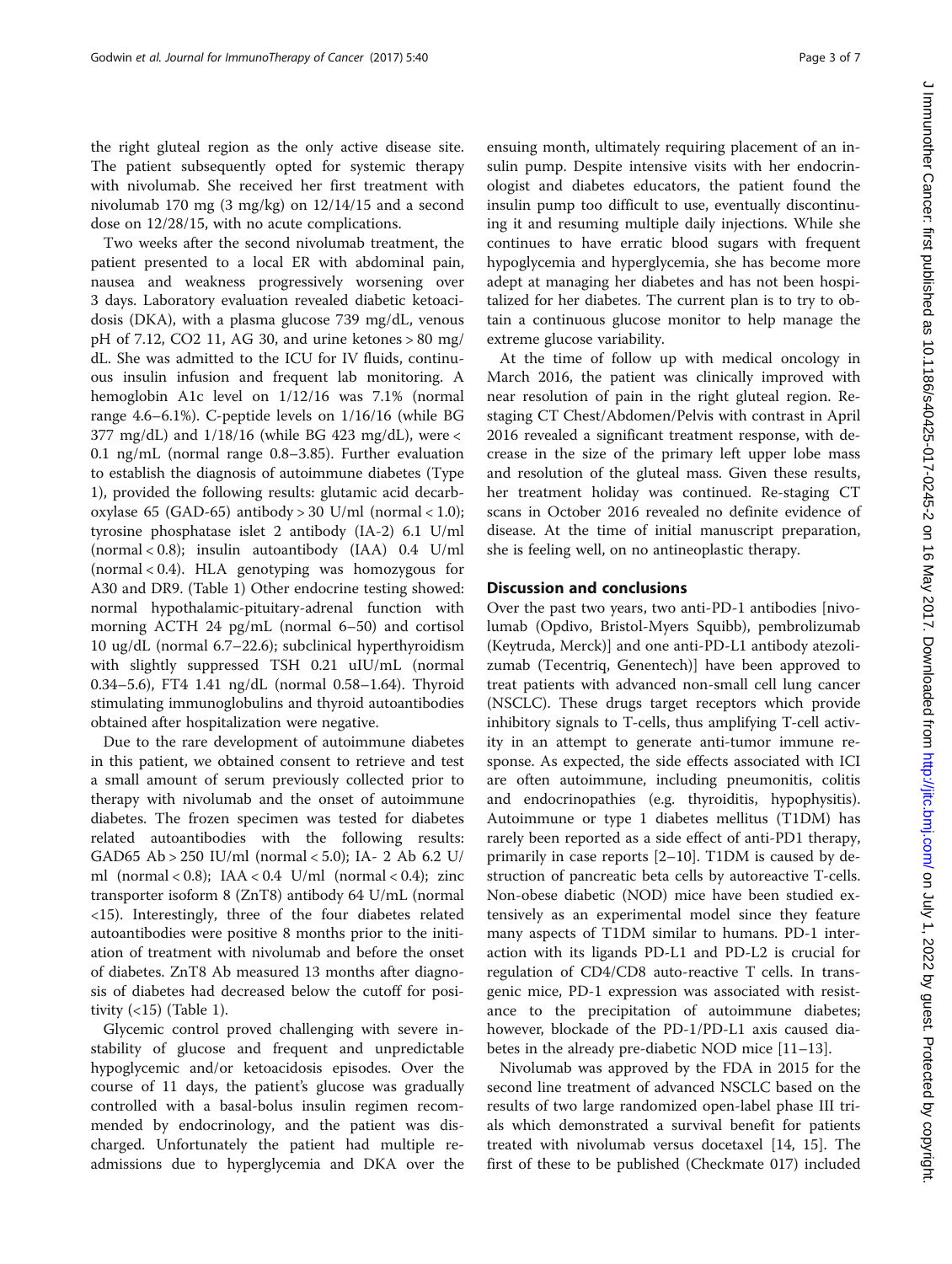|      |                                              |                | <b>Fable 1</b> Clinical history and key laboratory findings |                                                       |                                                                                              |                                                        |        |                                          |                                                                                                                                                                  |  |
|------|----------------------------------------------|----------------|-------------------------------------------------------------|-------------------------------------------------------|----------------------------------------------------------------------------------------------|--------------------------------------------------------|--------|------------------------------------------|------------------------------------------------------------------------------------------------------------------------------------------------------------------|--|
|      | Age/sex Primary Medical History<br>Diagnosis | History Family | Anti-PD1 Other<br>Drug                                      | chemo-toxins presentation                             | <b>Diabetes</b>                                                                              | Random C-peptide Time After Ab titers before<br>and BG | $PD-1$ | nivolumab                                | Ab titers after<br>nivolumab                                                                                                                                     |  |
| 34/F | NSCLC None                                   | of DM          |                                                             | No history Nivolumab Carboplatin,<br>etrexed<br>verne | DKA, BG 739, HbA1C <0.1 ng/mL while 2 wks<br>7.1%, urine ketones BG 377 mg/dL<br>$>80$ mg/dL |                                                        |        | $(6.2)$ , $-$ IAA (< 0.4), +<br>2n18(64) | (6.1) <sub>2</sub> + IAA (0.4), - ZnT8 D09:CTZ,09:CTZ (DR9)<br>$+$ GAD65 (> 250), $+$ IA-2 $+$ GAD65 (> 30) $^9$ , $+$ IA-2 $-$ A30:01,30:02 (A30)<br>$(13)^{6}$ |  |

| of DM                                                    | pemetrexed 7.1%, urine ketones BG 377 mg/dL<br>$>80$ ma/dL                                                                                                                   | $(6.2)$ , - IAA (< 0.4), +<br>2n18(64) | $(6.1)$ , + IAA $(0.4)$ , - ZnT8 D09:CTZ,09:C |
|----------------------------------------------------------|------------------------------------------------------------------------------------------------------------------------------------------------------------------------------|----------------------------------------|-----------------------------------------------|
| )iabetic autoantibodies to GAD65, IA-2, and Insulin Ab \ | were performed at Quest Diagnostics, San Juan Capistrano. Normal GAD65 titers < 0.5 IU/mL, IA-2 Ab < 0.8 U/mL, IAA < 0.4U/mL, and ZnT8 Ab <15 U/mL                           |                                        |                                               |
|                                                          | Diabetic autoantibody testing before treatment was performed using a stored frozen specimen obtained at time of lung cancer diagnosis, 8 months prior to Nivolumab treatment |                                        |                                               |
|                                                          | Quest changed GAD65 assay type from RIA to ELISA between the time the before and after treatment specimens were processed                                                    |                                        |                                               |
| ZnT8 Ab obtained 13 months after the onset of diabetes   |                                                                                                                                                                              |                                        |                                               |

<span id="page-3-0"></span>Godwin et al. Journal for ImmunoTherapy of Cancer (2017) 5:40 example 3:40 Page 4 of 7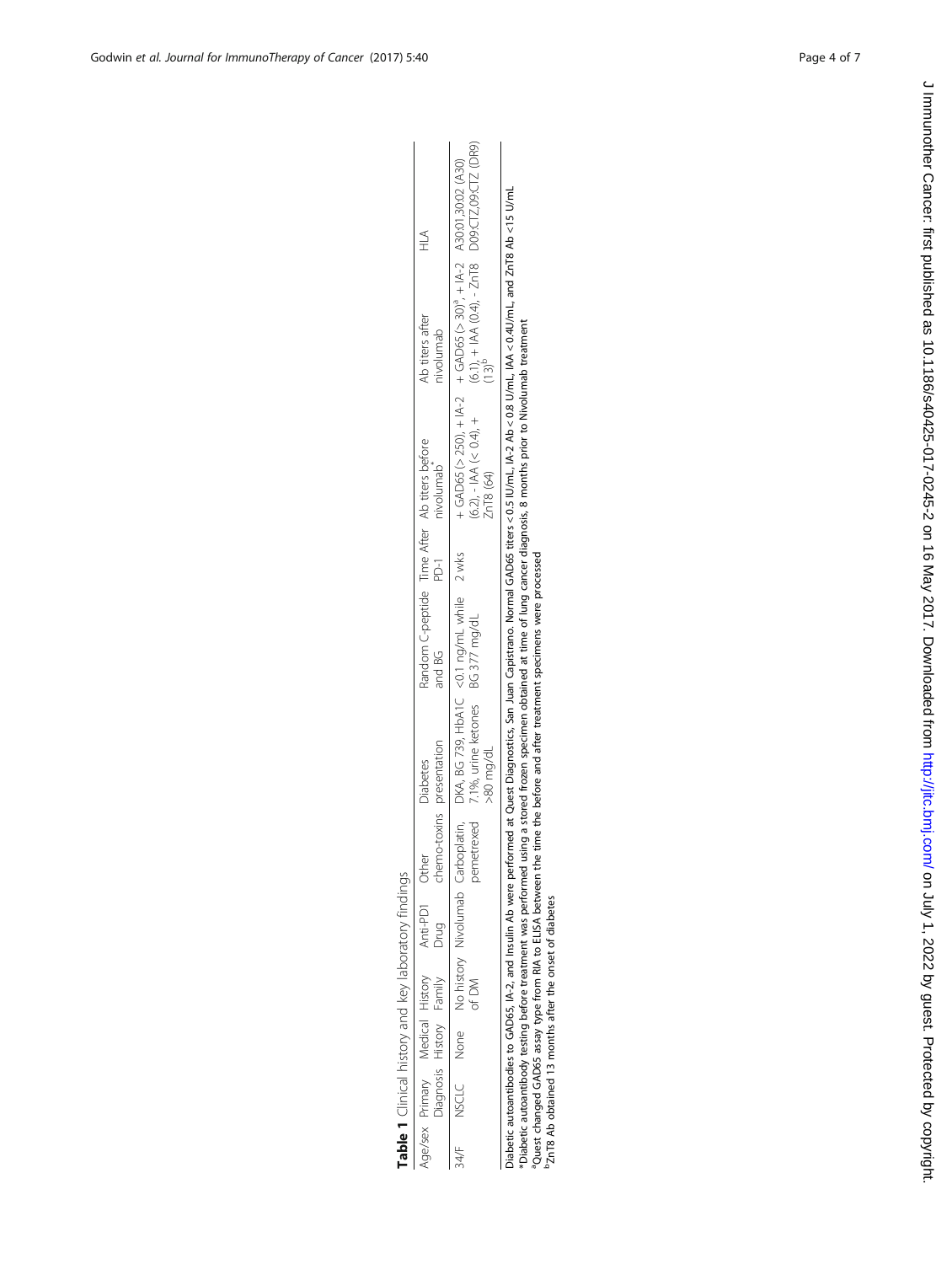135 patients with squamous cell lung carcinoma randomized to treatment with nivolumab or docetaxel. Treatment related adverse events included pneumonitis (5%) and hypothyroidism (4%) [\[15](#page-6-0)]. A subsequently published trial (Checkmate 057) included 292 patients with advanced NSCLC randomized to treatment with nivolumab or docetaxel. Treatment related adverse events in this trial included hypothyroidism (7%) and pneumonitis (1%) [[14\]](#page-6-0). No episodes of treated-related hyperglycemia or DKA were noted in either of these studies.

Our patient's autoimmune diabetes was abrupt in onset and very difficult to control due to the complete absence of insulin secretion as evidenced by undetectable C-peptide levels at the time of diagnosis. Blood glucose levels were normal prior to the initiation the treatment with nivolumab. Two weeks after the first dose of nivolumab, a random glucose was elevated at 193 mg/dL; two weeks after the second dose, the patient presented with DKA, a blood sugar of 739 mg/dL. There was no 'honeymoon period" of preserved beta cell function and good glycemic control often observed at the onset of juvenile Type 1 DM. At the time of diagnosis of autoimmune diabetes, the HbA1C value was 7.1% correlating with a three month blood sugar average of 154 mg/dL, further suggesting a rapid onset of acute hyperglycemia after treatment with nivolumab. The presence of GAD 65, IA-2, and ZnT8 antibodies prior to treatment may have predisposed the patient to the development of autoimmune diabetes. After treatment nivolumab and at onset of diabetes (after treatment with exogenous insulin), IAA seroconverted from negative to positive, perhaps demonstrating the enhanced immune activation against islet antigens. ZnT8 Ab measured 13 months after onset of diabetes fell below the threshold of positivity in agreement with the findings of Vaziri-Sani et al of declining ZnT8 Ab titers rapidly after onset among a longitudinal cohort of young type 1 diabetes patients [[16\]](#page-6-0).

Some HLA-I and HLA-II haplotypes are associated with increased susceptibility to T1DM.

Class II haplotypes HLA-DR3-DQ2 (DR3) and HLA-DR4-DQ8 (DR4) are associated with increased risk of T1DM especially in Caucasians [\[17](#page-6-0)]. HLA typing of our patient revealed HLA-I A30 and HLA-II DR9 (Table [1](#page-3-0)); neither is a high risk haplotype associated with the development of T1DM. In contrast to our findings, several case reports have shown an established high risk allele for T1DM (HLA-II DR4 haplotype) present in the majority of patients for whom HLA typing was available [[5, 7](#page-5-0), [8, 10\]](#page-5-0) while other case reports did not observe an association between HLA and the development of ICI associated T1DM [[4, 6, 9\]](#page-5-0).

In contrast to other autoimmune sequelae of anti-PD1 therapy such as pneumonitis or colitis that are routinely

treated with high dose steroids per clinical trial protocol specifications and published guidelines, there is little data regarding the use of steroids in the setting of autoimmune diabetes. High dose steroids are usually avoided since they exacerbate hyperglycemia and complicate the management of insulin dependent diabetes. Standard irAE immunosuppression with prednisolone in an attempt to reverse pembrolizumab-induced T1DM did not salvage beta cell function in one case reported by Aleksova et al. [\[2](#page-5-0)]. Current management includes traditional treatment strategies for DKA, including intravenous (IV) insulin therapy, IV hydration and frequent monitoring of labs to correct the anion gap and electrolyte derangements. Co-management and communication between medical oncology and endocrinology is essential to coordinate education and close outpatient follow-up to optimize patient outcomes. Glycemic targets must be individualized to the patient, taking into consideration numerous other factors such as patient's nutritional status, health literacy and overall prognosis. Development of DKA is not an absolute contraindication to continuing nivolumab therapy in patients with advanced NSCLC once the DM is well-controlled, given the paucity of treatment options for these patients. In keeping with a shared decision making model, careful discussion of risks and benefits between the patient and clinician is required. Of note, our patient has experienced a significant ongoing response to nivolumab and has not received antineoplastic treatment since December 2015.

Since it is not standard practice to check for the presence of diabetes autoantibodies prior to ICI treatment, the pre-treatment diabetes antibody status was typically unavailable for the previously reported cases. However, Lowe et al reported a case of autoimmune diabetes following combination therapy with ipilimumab and nivolumab that demonstrated anti-GAD antibody seroconversion from negative to positive [[6\]](#page-5-0). It is not known whether diabetes antibodies were present prior to ICI treatment in the other reported cases to date. To our knowledge, this is the first reported case to describe a patient who was found to have GAD 65, IA-2 and ZnT8 antibodies prior to treatment with nivolumab who then subsequently developed new insulin antibodies and autoimmune diabetes following treatment. It is likely that our patient was in the "preclinical" phase of the development of autoimmune diabetes characterized by the presence of one or more diabetes related autoantibodies and sufficient beta cell function to maintain euglycemia. PD-1 inhibition may have simply accelerated a pre-existing autoimmune process that ultimately led to the development of T1DM in this patient. Indeed, the presence of both GAD and IA-2 antibodies in first degree relatives of patients with T1DM has been shown to confer a 61% risk of developing TD1M in 10 years [[18](#page-6-0)]. Although our patient did not have any first degree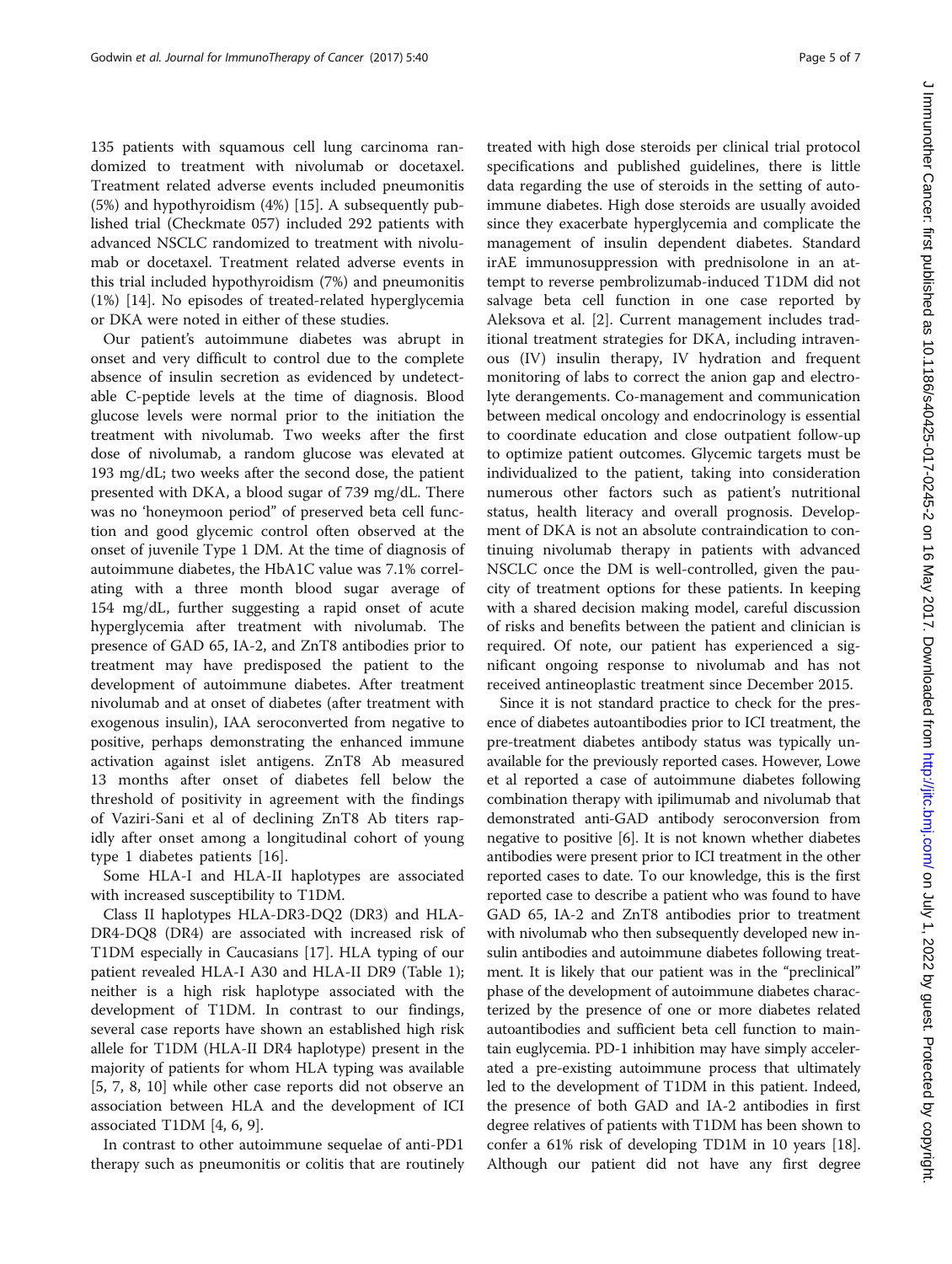<span id="page-5-0"></span>relatives with diabetes, she almost certainly was at increased risk of developing T1DM prior to treatment with nivolumab due to the presence of these antibodies.

Reported cases of T1DM related to anti PD-1 have shown conflicting results regarding the presence of diabetes related autoantibodies after development of T1DM. Hughes et al. reported five cases of new-onset insulindependent diabetes after receiving anti-PD1 therapy. Three of the five patients described developed at least one positive diabetes related autoantibody after onset of T1DM [5]. At least half of the reported cases of ICI related autoimmune diabetes show no detectable diabetes autoantibodies at onset [2, 4, 5, 8–10]. Similar results have been found in the NOD mouse model of autoimmune diabetes. Ansari and colleagues found no correlation between insulin autoantibody levels and development of autoimmune diabetes in NOD mice treated with PD-1– PD-L1 blockade; some mice developed diabetes with no antibodies and others developed antibodies but did not develop diabetes [\[13\]](#page-6-0). Similarly, HLA alleles associated with increased risk of T1DM have been present in some but not all reported cases of ICI related T1DM.

As the approved indications for anti-PD1 therapy expand in the coming years, the number of patients receiving these drugs will dramatically increase, as will the frequency of autoimmune adverse events. Medical oncologists must be aware of the possibility of anti-PD1 therapy induced autoimmune diabetes and counsel their patients to report symptoms that may be related to DKA, as this is a medical emergency. The presence of diabetes autoantibodies prior to anti-PD1 therapy likely predisposed our patient to developing T1DM. It is possible that the presence of diabetes antibodies is a risk factor for ICI related T1DM. However, the absence of diabetes autoantibodies after onset of T1DM in some cases of ICI related T1DM suggests other factors are involved. Future correlative studies in this small patient population are needed to delineate genetic and immunologic biomarkers to identify those at highest risk for autoimmune sequelae, such as autoimmune DM.

### Abbreviations

Ab: Antibody; DKA: Diabetic ketoacidosis; DM: Diabetes mellitus; FDA: Food and Drug Administration; GAD: Glutamic acid decarboxylase; IA2: Tyrosine phosphatase islet antigen 2; IAA: Insulin autoantibody; ICI: Immune checkpoint inhibitors; irAE: Immune-related adverse events; NOD: Non-obese diabetic; NSCLC: Non-small cell lung cancer; PD-1: Programmed Death 1; PD-L1: Programmed Death Ligand 1; ZnT8: Zinc transporter isoform 8

### Funding

No funding was used for the creation of this manuscript.

### Availability of data and materials

All of the relevant data is presented within this manuscript.

### Authors' contributions

JLG contributed to the conception and design, and the acquisition, analysis and interpretation of data. SJ contributed to the conception and design, and the acquisition, analysis and interpretation of data, was involved in the care of the patient. IS participated in acquisition, analysis and interpretation of

data, was involved in the care of the patient. PS participated in acquisition, analysis and interpretation of data, and was involved in the care of the patient. ADR participated in acquisition, analysis and interpretation of data, and was involved in the care of the patient. RM contributed to the conception and design, and the acquisition, analysis and interpretation of data, and was involved in the care of the patient. CV participated in acquisition, analysis and interpretation of data, coordination of testing of biorepository sample, and was involved in the care of the patient. All authors were involved in drafting the manuscript or revising it critically for important intellectual content and have given final approval of the version to be published.

### Competing interests

Ranee Mehra declares consulting relationships with Innate Pharma, Bristol-Myers Squibb and Genentech. Colleen Veloski is a speaker for Sanofi Genzyme and receives funding from Veracyte for research. All of the remaining authors have nothing to declare.

### Consent for publication

We obtained a signed statement from the patient that she is willing to allow her case to be published.

### Ethics approval and consent to participate

This case report does not qualify as human research and did not require IRB approval.

### Publisher's Note

Springer Nature remains neutral with regard to jurisdictional claims in published maps and institutional affiliations.

### Author details

<sup>1</sup>Department of Hematology/Oncology, Fox Chase Cancer Center, Philadelphia, PA, USA. <sup>2</sup> Department of Medicine, Section of Metabolism, Diabetes and Endocrinology, Temple University Hospital, Philadelphia, PA, USA. <sup>3</sup>Department of Medicine, Section of Endocrinology, Fox Chase Cancer Center, Philadelphia, PA, USA. <sup>4</sup>Department of Oncology, Johns Hopkins Hospital/Sidney Kimmel Comprehensive Cancer Center, Bloomberg~Kimmel Institute for Cancer Immunotherapy, Baltimore, MD, USA.

### Received: 18 November 2016 Accepted: 26 April 2017 Published online: 16 May 2017

### References

- 1. Spain L, Diem S, Larkin J. Management of toxicities of immune checkpoint inhibitors. Cancer Treat Rev. 2016;44:51–60.
- 2. Aleksova J, Lau PKH, Soldatos G, et al. Glucocorticoids did not reverse type 1 diabetes mellitus secondary to pembrolizumab in a patient with metastatic melanoma. BMJ Case Rep. Published online:11/23/2016. doi:[10.](http://dx.doi.org/10.1136/bcr-2016-217454) [1136/bcr-2016-217454](http://dx.doi.org/10.1136/bcr-2016-217454).
- 3. Chae YK, et al. A case of pembrolizumab-induced type-1 diabetes mellitus and discussion of immune checkpoint inhibitor-induced type 1 diabetes. Cancer Immunol Immunother. 2017;66(1):25–32.
- 4. Gaudy C, et al. Anti-PD1 Pembrolizumab Can Induce Exceptional Fulminant Type 1 Diabetes. Diabetes Care. 2015;38(11):e182–3.
- 5. Hughes J, et al. Precipitation of autoimmune diabetes with anti-PD-1 immunotherapy. Diabetes Care. 2015;38(4):e55–7.
- Lowe JR, et al. Genetic risk analysis of a patient with fulminant autoimmune type 1 diabetes mellitus secondary to combination ipilimumab and nivolumab immunotherapy. J Immunother Cancer. 2016;4:89.
- 7. Martin-Liberal J, et al. Anti-programmed cell death-1 therapy and insulindependent diabetes: a case report. Cancer Immunol Immunother. 2015; 64(6):765–7.
- 8. Mellati M, et al. Anti-PD-1 and Anti-PDL-1 Monoclonal Antibodies Causing Type 1 Diabetes. Diabetes Care. 2015;38(9):e137–8.
- 9. Miyoshi Y, Ogawa O, Oyama Y. Nivolumab, an Anti-Programmed Cell Death-1 Antibody, Induces Fulminant Type 1 Diabetes. Tohoku J Exp Med. 2016;239(2):155–8.
- 10. Okamoto M, et al. Fulminant type 1 diabetes mellitus with antiprogrammed cell death-1 therapy. J Diabetes Investig. 2016;7(6):915–8.
- 11. Kochupurakkal NM, et al. Blockade of the programmed death-1 (PD1) pathway undermines potent genetic protection from type 1 diabetes. PLoS One. 2014;9(2):e89561.